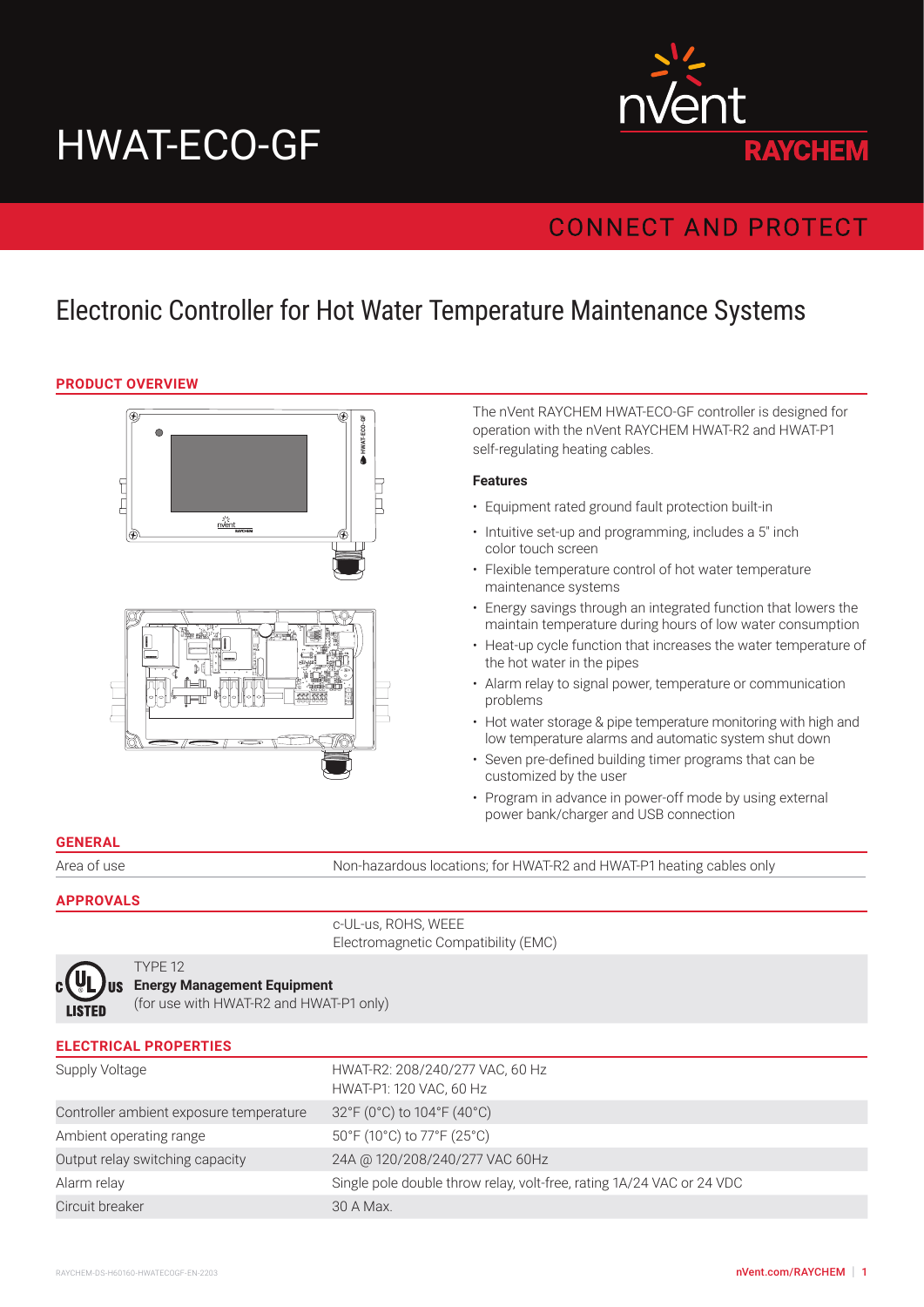| Ground fault             | 30 mA, complies with UL 1053 standard                                   |  |
|--------------------------|-------------------------------------------------------------------------|--|
| Real time clock          | Automatic daylight saving time and leap year correction                 |  |
| Clock accuracy           | +/-10 minutes per year                                                  |  |
| Keylock                  | Password protection for parameter settings                              |  |
| <b>USB Port</b>          | For pre-setup in power off mode; for firmware upgrades                  |  |
| <b>ENCLOSURE</b>         |                                                                         |  |
| <b>Dimensions</b>        | 210 mm x 110 mm x 85 mm / 8.26" x 4.33" x 3.34"                         |  |
| Ingress protection class | TYPE $12 -$ indoor use only                                             |  |
| Enclosure material       | Polycarbonate                                                           |  |
| Mounting option          | Mountable DIN RAIL, 35 mm                                               |  |
| Conduit entries          | Two each-1 in conduit entries                                           |  |
| Cable gland              | 3-hole grommet for temperature sensors maximum cable size               |  |
|                          | $-2$ wire: 20 AWG (0,5 mm <sup>2</sup> )                                |  |
| Storage temperature      | $-4^{\circ}$ F (-20 $^{\circ}$ C) to 105 $^{\circ}$ F (40 $^{\circ}$ C) |  |
| Flammability class       | DIN EN 60730/VDE 0631-1                                                 |  |

# **TYPICAL ENCLOSURE DIMENSIONS AND MODULE LAYOUT**



| 1. Touch Screen Size:                         | 5" resistive                                        |
|-----------------------------------------------|-----------------------------------------------------|
| 2. LED Blinking<br>(60 flashes/min):          | Power to heating cable                              |
| <b>LED Blinking Fast</b><br>(90 flashes/min): | Error/warning message                               |
| 3. M20 Gland:                                 | Sensor hot water storage/sensor pipe/external alarm |

#### **PROGRAMMING**

| Maintain temperatures setpoint | 99°F (37°C) to 149°F (65°C) in 24 blocks of 1 hour per day                                                                          |
|--------------------------------|-------------------------------------------------------------------------------------------------------------------------------------|
| Default programs               | 7 built-in building specific programs, editable                                                                                     |
| Timer                          | Program can be modified in steps of one hour; following operation modes are<br>selectable: OFF, ECONOMY, MAINTAIN and HEAT-UP CYCLE |



WARNING: Water temperature above<br>130°F (55°C) presents a significant risk of<br>personal injury and/or death and requires<br>that scald protection measures be<br>implemented for safe use.

| <b>SENSOR</b>            |                                                              |
|--------------------------|--------------------------------------------------------------|
| Temperature sensor type  | Thermistor 2 KOhm / 77°F (25°C), 2-wire                      |
| Sensor tip dimensions    | $\varnothing$ 0.2" (5 mm); length 0.8"(20 mm)                |
| Sensor cable length      | 10ft (3 m) cable extension up to 328 ft (100 m) / 2 x 16 AWG |
| Sensor temperature range | 32°F (0°C) to 194°F (90°C)                                   |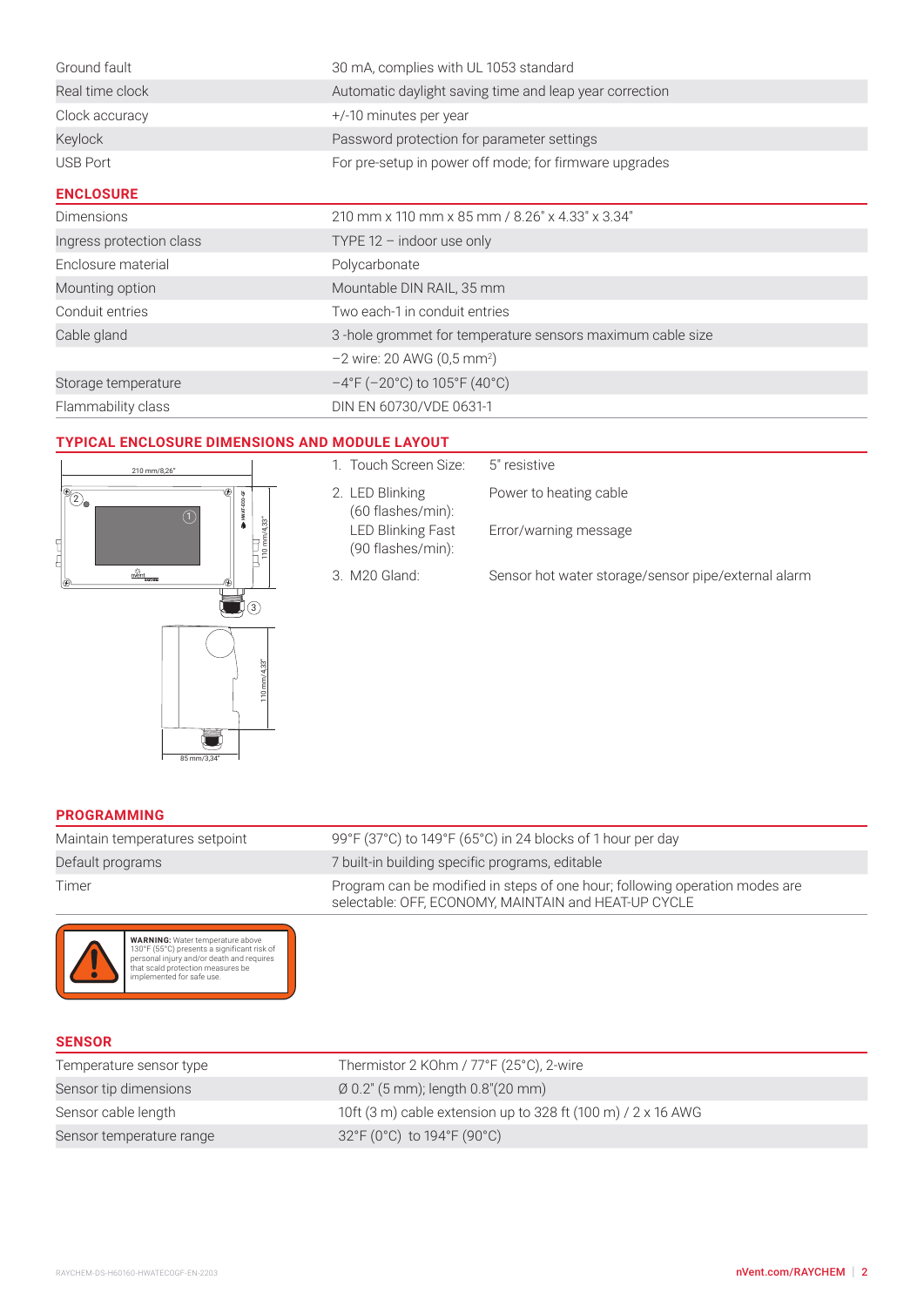# **MONITORING**

| Boiler temperature alarm | High temperature alarm/cut-out<br>Adjustable range: maintain temperature to 150°F/66°C or OFF |
|--------------------------|-----------------------------------------------------------------------------------------------|
|                          | Low temperature alarm<br>Adjustable range: maintain temperature to 100°F/37°C or OFF          |
| Pipe temperature alarm   | High temperature alarm/cut-out<br>Adjustable range: maintain temperature to 150°F/66°C or OFF |
|                          | Low temperature alarm<br>Adjustable range: maintain temperature to 100°F/37°C or OFF          |
| Sensor alarm             | Sensor open circuit<br>Sensor short circuit                                                   |
| Heating cable connection | Heating cable open circuit                                                                    |
| <b>MEMORY</b>            |                                                                                               |

| Parameters         | All parameters are stored in nonvolatile memory, except date and time |
|--------------------|-----------------------------------------------------------------------|
| Clock back-up time | 10 days                                                               |

### **ELECTRICAL SCHEME**



| Size power supply terminals   | $3 \times 6$ mm <sup>2</sup> max./10 AWG   |
|-------------------------------|--------------------------------------------|
| Size heating cable terminals  | $3 \times 6$ mm <sup>2</sup> max./10 AWG   |
| Size alarm terminals          | $3 \times 1.5$ mm <sup>2</sup> max./16 AWG |
| Size sensor terminal - boiler | $2 \times 1.5$ mm <sup>2</sup> max./16 AWG |
| Size sensor terminal - pipe   | $2 \times 1.5$ mm <sup>2</sup> max./16 AWG |

#### **ORDERING DETAILS**

| <b>Description</b>                          | <b>Catalog</b>  | <b>Part Number</b> | Weight       |
|---------------------------------------------|-----------------|--------------------|--------------|
| Controller with 10ft/3m sensor and din-rail | HWAT-ECO-GF     | P000002274         | 2.3lbs/1050g |
| <b>Spare Parts and Accessories</b>          |                 |                    |              |
| Replacement Pipe Sensor                     | HWAT-ECO-Sensor | 1244-015847        | 0.33lbs/150g |
| Power Bank                                  | R-PB-Powersmart | 1244-020365        | 0.33lbs/150g |

**Important:** The HWAT-ECO-GF controller is for use with the HWAT-R2 and HWAT-P1 heating cables only.

The warranty and system listing will be invalidated if the HWAT-ECO-GF controller is used with other heating cables.